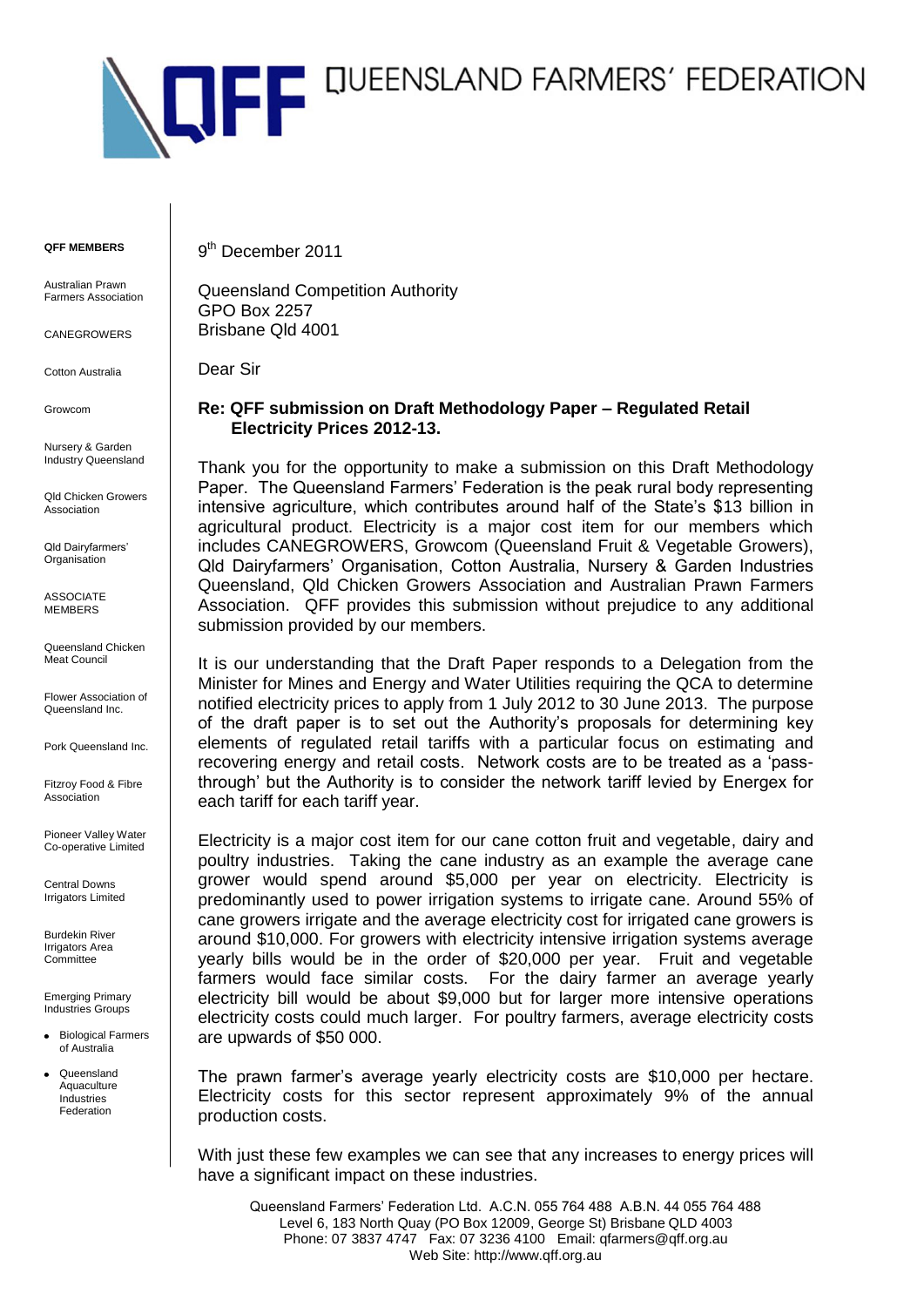Many of the farmers that fall within our membership group manage high value, capital intensive, farming operations. These farms cannot simply modify practices overnight as massive infrastructure costs would make it non viable for farms to operate.

Rising energy costs combined with a yet unknown impact of a carbon tax has the potential to severely impact the agriculture sector.

Given the large increases in electricity prices over recent years, farmers have had to significantly modify behaviour. For many growers for example, increases in electricity costs have caused them to reduce irrigation applications that have resulted in a significant drop in production. Consequently, any further increase in electricity costs or change in tariff structures are a major concern for the industries that QFF represents.

Another issue for farmers is the potential impact on Sunwater and other water boards such as Pioneer Valley Water Board, North and South Burdekin Water Boards and other water service providers across the state who deliver water to farmers. Typically around a quarter of an irrigation water service provider's costs are electricity and these are passed on to customers including farmers. Water service providers are major electricity users in regional Queensland. It is imperative that very large electricity users such as water service providers are being appropriately charged for electricity rather than subsidise smaller users.

QFF submits the following comments in regards to specific proposals in the Draft Paper:

- 1. Representative retailer Agree with the recommendation that the 'representative retailer' needs to be an incumbent of sufficient size to achieve economies of scale. It is also important that this retailer has customers both inside and particularly outside South East Queensland and has ongoing experience with retailing electricity on a stand-alone basis
- 2. Network costs We are concerned at the potential loss of tariff options for farmers. There has been significant choice in tariff options which allowed famers to choose the tariff that best suited each individual need. To restrict this choice is not desirable especially since most of our farmers are outside south east Queensland and thus unable to take advantage of electricity competition.

QCA proposes that there are appropriate tariffs within the Energex network tariff that provide a basis for tariffs for farmers, irrigators and customers supplied under the Rural Subsidy Scheme or in drought declared areas. In particular the following proposals are cited in the Draft Paper:

- a) Regulated retail tariff 66 (flat/demand irrigation) aligns with Energex proposed network tariff 8300 (demand – small)
- b) Regulated retail tariffs 67 (flat farm) and 68 (flat irrigation drought area) aling with Energex proposed network tariff 8500/8600 (flat – small/medium business)
- c) Regulated retail tariffs 62 (time of use farm) and 65 (time of use irrigation) align with Energex proposed network tariff 8700/8800 (time of use – small/medium business)

It is good to see that Energex has flat and time of use tariff options available for farmers to consider however, is noted in your draft paper, that the existing time of use tariffs for farmers and irrigators do not align completely with the corresponding time of use network tariffs proposed by Energex. Tariffs 62, 65 and 66 are most commonly used by cane and other farmers. Most farmers have multiple pumps, electricity meters and use multiple tariffs. In fact most would have 5 to 10 bills and in total would be substantially larger than the average consumption suggests for each tariff groups.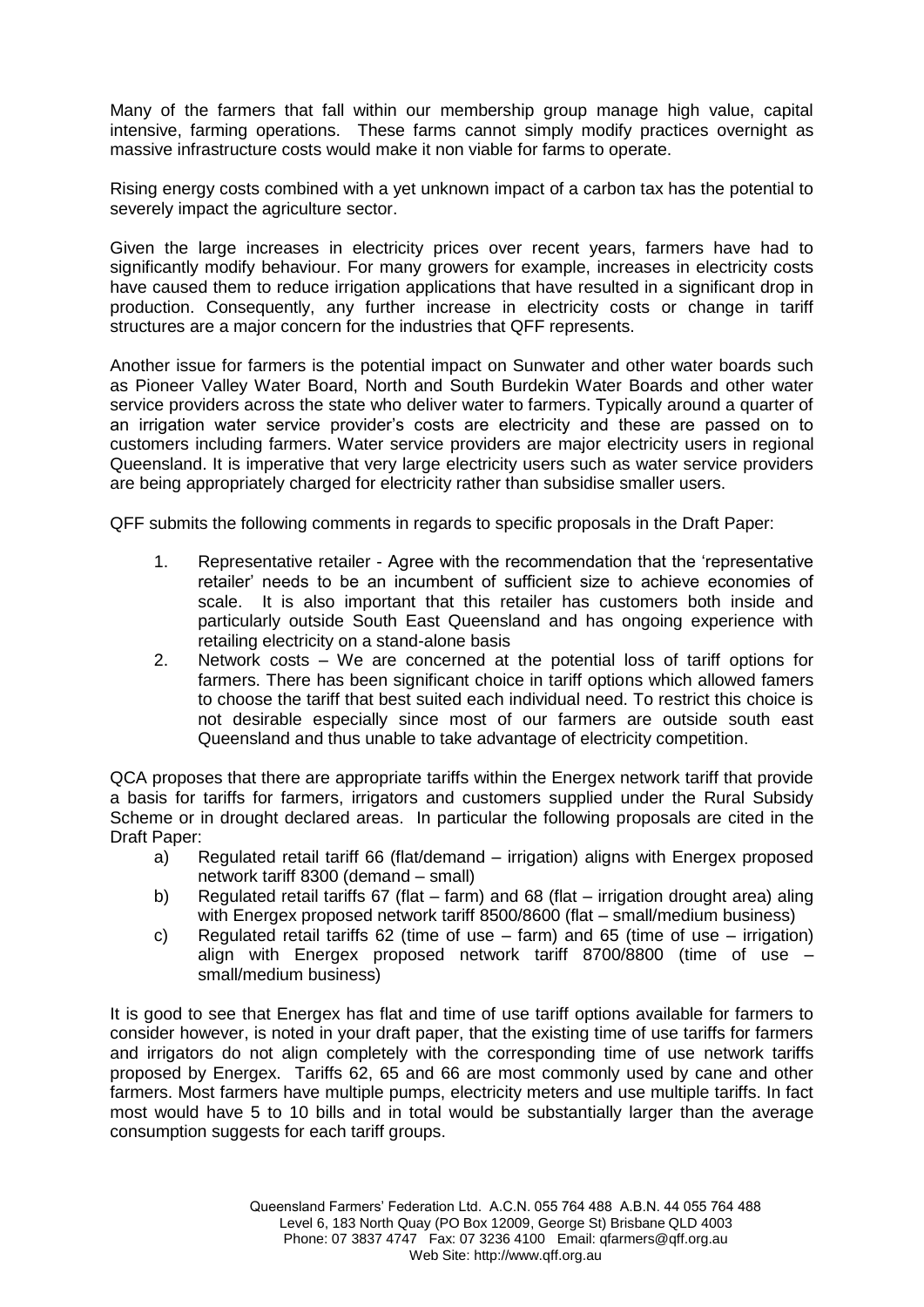It is understood that Energex may be willing to adjust 'some of the bounds and eligibility criteria' to better suit potential customers. QFF and members will need adequate opportunity to examine these issues in detail with Energex well prior to implementation in July 2012. It is understood that there may be some constraint to this because the National Energy Customer Framework allows changes to retail prices only once every six months.

Many farmers have set up their farms to take advantage of off peak tariffs and overcapitalised their irrigation equipment to do so. Other farmers have made the conscious decision to irrigate 24 hours a day and made capital irrigation decisions on this basis given the tariffs available. The removal of tariffs and the shift to cost reflective tariffs could adversely affect farmers and require them to make considerable capital changes to adjust. The Authority must consider the impacts of these changes and make allowances for transitional measures to allow a period of adjustment to new tariffs. It should also be recognised that new five year prices paths for SunWater schemes will also be due for implementation on 1 July 2012 which will involve added adjustment problems.

## *1. Energy cost component*

- a. *Estimating wholesale energy costs* QFF supports the proposal to use a market based approach for assessing the wholesale energy costs based upon ACIL's proposals to estimate the price that a retailer would be willing to pay in purchasing energy to meet the load of customers and mitigating a range of risks. It is understood that ACIL will also take into account transmission and distribution losses in its approach. Hopefully the Authority's draft report will allow reasonable scrutiny of the ACIL modelling and outcomes.
- b. *Customer load forecasts* Estimating energy costs by tariff class is supported. It will be important to ensure that the unit prices for each customer group reflect the costs for these groups. For example, if the average unit cost of supply for domestic customers is higher than for commercial businesses then this should be reflected in the tariffs.
- c. *Carbon pricing* Agree with proposals for ACIL to assess the implications of carbon pricing and in particular the compensation measures and impacts of carbon pricing on demand and supply.

## *2. Retail costs*

- a. *Retail operating costs*  It is a concern that the Authority does not consider that it will be possible to obtain disaggregated costs of retailers. As a result benchmarking of the current retail cost allowance against those accepted in other jurisdictions would appear to be the best available option. The inclusion of customer acquisition and retention costs is not supported. These costs are a commercial decision by a retailer to achieve market growth. If returns are not sufficient then a company will not invest in this area.
- b. *Retail margin*  The inclusion of a retail margin for systematic risks is questioned. Returns in business should be driven by the value of assets, the riskiness of a business and the competition in a market. When all these items are unchanged it is not appropriate to increase a retailer's margin. With respect to the level of the margin, the QCA needs to assess the basis for retailer's argument that the margin is too small since there are many market based customers paying less than the regulated price. If anything, this suggests that the margin is too great or some of the cost assumptions under the BRCI were excessive.

## *3. Allocating energy and retail costs*

a. *Energy costs* – As outlined QFF supports proposals for ACIL to estimate energy purchase costs via estimating the costs of each of Energex's network tariff class. It would be expected that this approach would be cost reflective which would mean that the costs per unit for small domestic customers would be substantially higher